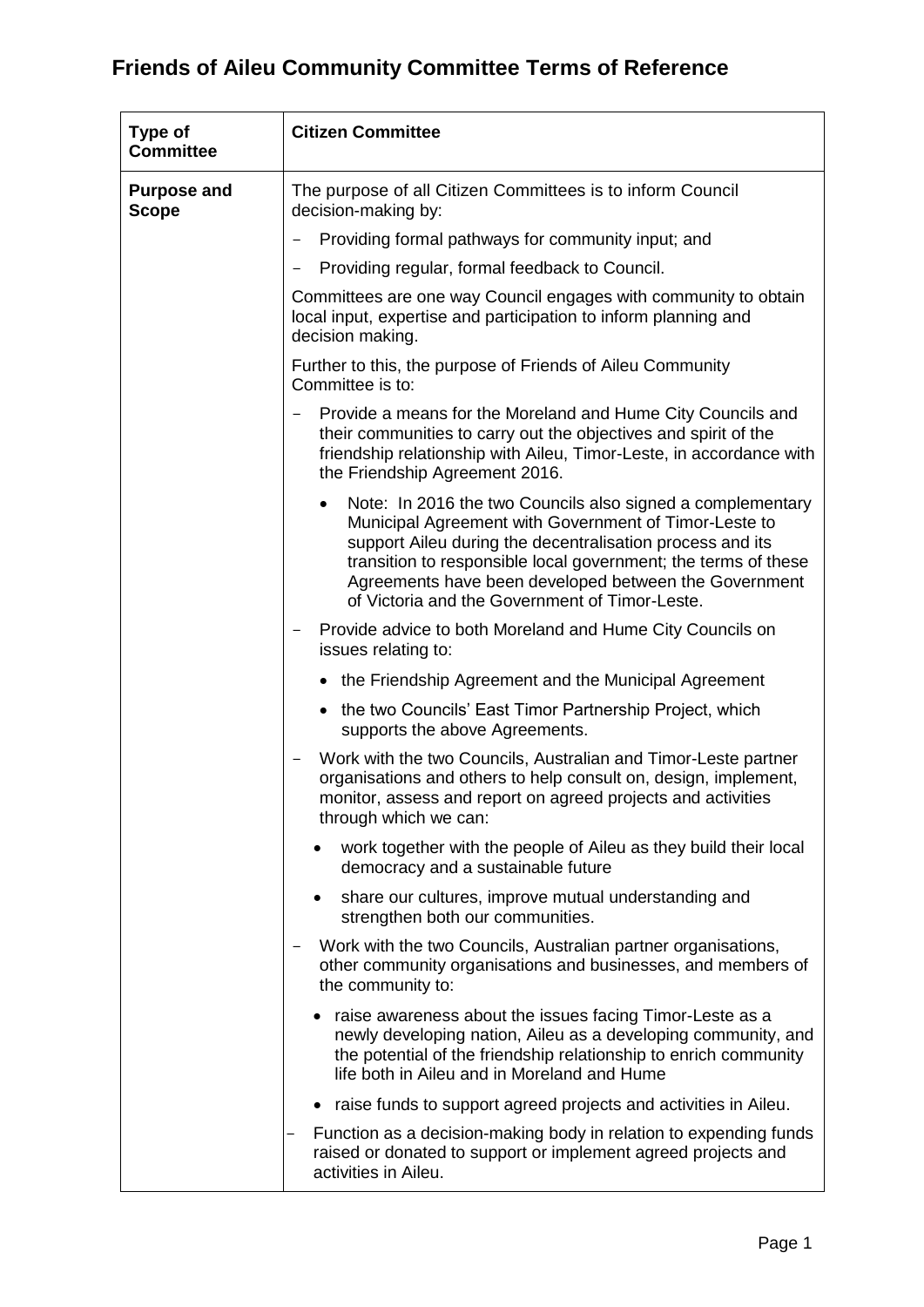|                   | The Friends of Aileu Community Committee is supported by the<br>Friends of Aileu Project Officer, who is employed under the Moreland<br>and Hume City Councils' East Timor Partnership Project and serves<br>as Convenor for the Committee.<br>Funds raised or donated shall be managed in accordance with the<br>requirements and using the Moreland City Council's financial<br>systems. |
|-------------------|--------------------------------------------------------------------------------------------------------------------------------------------------------------------------------------------------------------------------------------------------------------------------------------------------------------------------------------------------------------------------------------------|
| <b>Membership</b> | Membership of the Committee shall include individuals from the<br>community and representatives of partner organisations who support<br>the objectives and spirit of the friendship relationship with Aileu.                                                                                                                                                                               |
|                   | People who live, work or study in the Cities of Moreland and Hume,<br>and/or have professional or personal connections to or knowledge of<br>Aileu or Timor-Leste, and citizens from different geographic locations<br>from Moreland are particularly encouraged to apply for Committee<br>membership.                                                                                     |
|                   | Membership is composed of up to 35 persons, including:                                                                                                                                                                                                                                                                                                                                     |
|                   | Organisational representatives (up to 15)                                                                                                                                                                                                                                                                                                                                                  |
|                   | a Councillor representative nominated by Moreland City<br>Council and a Councillor representative nominated by Hume<br>City Council, who will have the roles of Chair and Deputy<br>Chair (2)                                                                                                                                                                                              |
|                   | a representative of each Australian partner organisation (up<br>to 10), currently including Merri Health, North Richmond<br>Community Health, CERES, the Alternative Technology<br>Association and Wild Timor Coffee Co.), appointed based on<br>an MOU or other agreement with Council following<br>recommendation by the Committee                                                       |
|                   | representatives of other organisations with an active interest in<br>Aileu or Timor-Leste (up to 3), appointed by Council following<br>recommendation by the Committee                                                                                                                                                                                                                     |
|                   | Individual members (up to 20)                                                                                                                                                                                                                                                                                                                                                              |
|                   | community members: persons who live, work or study in<br>Moreland and Hume (up to 12), appointed following<br>Council's process for appointments via formal expressions of<br>interest, or by Council following recommendation by the<br>Committee                                                                                                                                         |
|                   | special interest members: other persons with a<br>demonstrated personal or professional connection to Aileu<br>or Timor-Leste (up to 4), appointed following Council's<br>process for appointments via formal expressions of interest,<br>or by Council following recommendation by the Committee                                                                                          |
|                   | persons co-opted by the Committee (up to 4), appointed by<br>Council following recommendation by the Committee.                                                                                                                                                                                                                                                                            |
|                   | If a Community member resigns within their term, the Committee<br>shall recommend a suitably qualified nominee as replacement, with<br>appointment being subject to Council approval.                                                                                                                                                                                                      |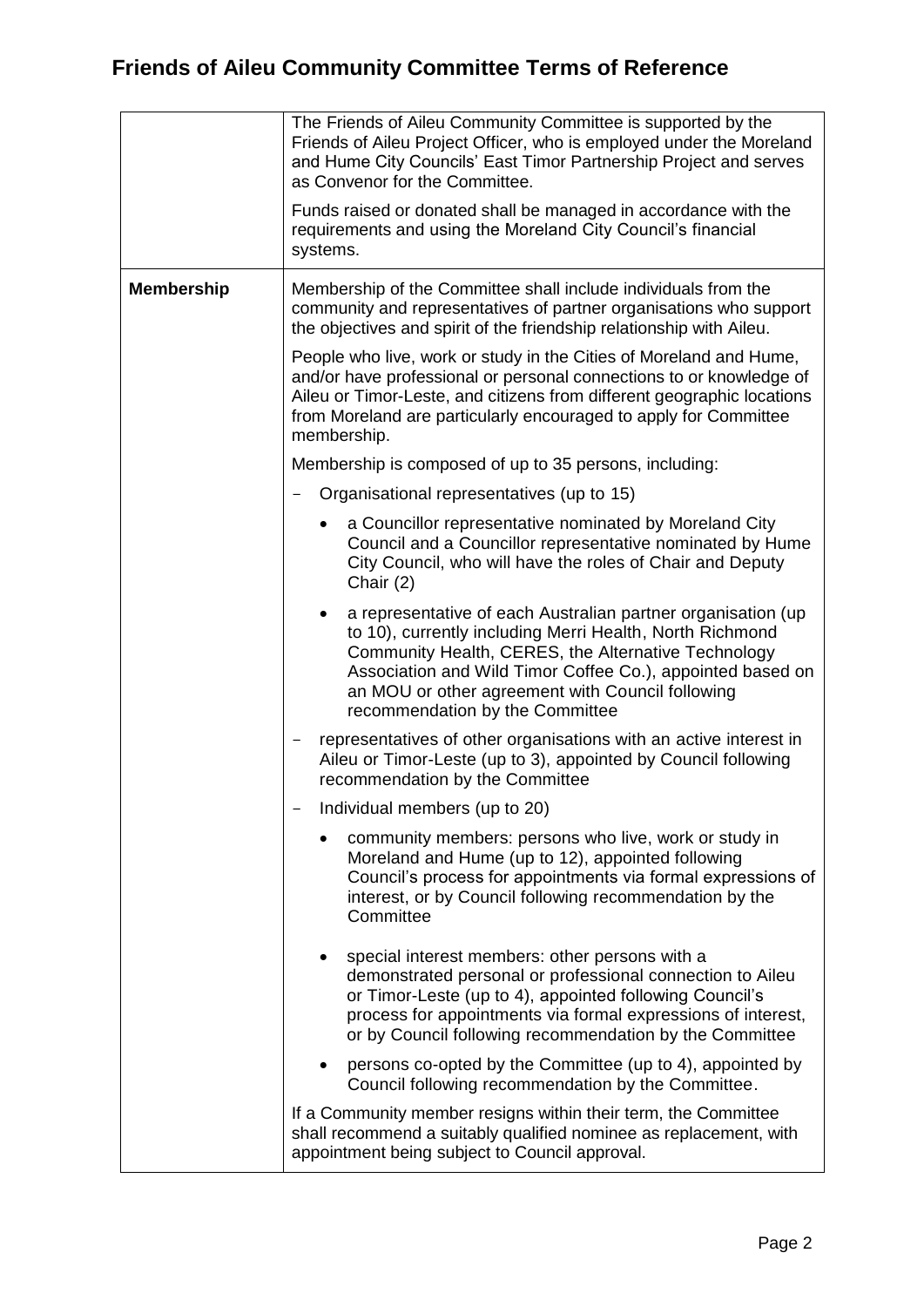|                                          | Committee members should have the willingness and ability to<br>exercise and develop their skills to contribute to the work of the<br>Committee.                                                                                                                                                                                                       |
|------------------------------------------|--------------------------------------------------------------------------------------------------------------------------------------------------------------------------------------------------------------------------------------------------------------------------------------------------------------------------------------------------------|
|                                          | Selection of members will aim for gender balance and to include a<br>range of ages, and relevant skills and experience, including in<br>communication, marketing and fundraising, business and accounting<br>and community development.                                                                                                                |
|                                          | All members will be required to participate in accordance with these<br>Terms of Reference.                                                                                                                                                                                                                                                            |
|                                          | Members will be inducted into their roles and responsibilities and<br>may be provided with training and development opportunities that will<br>enable them to perform their role on the Committee. Training is<br>optional and will be provided at no cost.                                                                                            |
| Roles,<br><b>Responsibilities</b><br>and | The Committee is accountable to Moreland City Council and Hume<br>City Council, whose roles are to support the Committee.                                                                                                                                                                                                                              |
| <b>Accountabilities</b>                  | <b>Conflict of Interest:</b>                                                                                                                                                                                                                                                                                                                           |
|                                          | All members of the Committee will be made aware of their duty to<br>avoid any conflict of interest in relation to their participation in<br>discussion, provision of advice or decision making. This includes<br>the requirement to declare any conflict of interest and absent<br>oneself from the part of a meeting considering any relevant matter. |
|                                          | Individual Members (community members, special interest<br>individuals and co-opted members):                                                                                                                                                                                                                                                          |
|                                          | Role: Contribute respectfully to discussion and decision making and<br>to assist with the design, implementation, monitoring, assessment<br>and reporting of agreed activities according to availability, ability and<br>interest.                                                                                                                     |
|                                          | Responsibility: Responsible for seeking and considering relevant<br>information, including through reading papers distributed for the<br>meeting and listening to others contributions.                                                                                                                                                                |
|                                          | Accountability: Accountable to the Committee through the Chair.                                                                                                                                                                                                                                                                                        |
|                                          | Organisational Representatives (from partner of other special<br>interest organisations):                                                                                                                                                                                                                                                              |
|                                          | As above for Individual members, but also:                                                                                                                                                                                                                                                                                                             |
|                                          | Responsibility: Responsible for representing the views of their<br>organisation and informing their organisation of relevant Committee<br>decisions and facilitating the involvement of their organisation in<br>relevant activities.                                                                                                                  |
|                                          | Accountability: Accountable to their own organisation.                                                                                                                                                                                                                                                                                                 |
|                                          | <b>Councillors (one each from Moreland and Hume City Councils):</b>                                                                                                                                                                                                                                                                                    |
|                                          | A Councillor Chairs the Committee (by annual rotation between<br>the Moreland and Hume City Council representatives, or as<br>otherwise agreed), ensuring meetings are fair and effective.                                                                                                                                                             |
|                                          | Both Councillors' participation is to objectively hear and<br>understand community views and to work with the Convener to                                                                                                                                                                                                                              |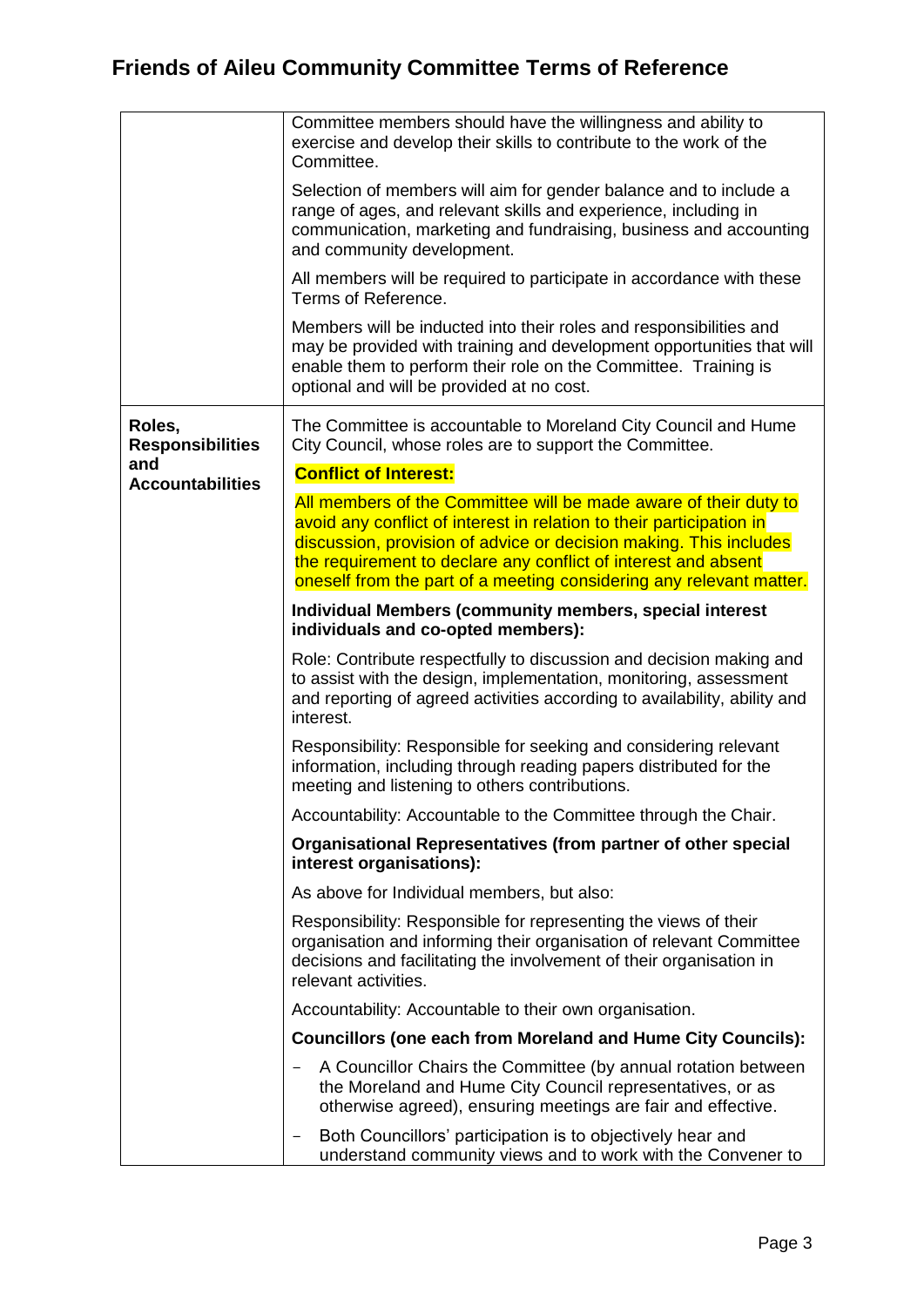|                                  | bring Committee views and recommendations to their respective<br>Council to inform decision making.                                                                                                                                                                                                                                                                                                                                                 |
|----------------------------------|-----------------------------------------------------------------------------------------------------------------------------------------------------------------------------------------------------------------------------------------------------------------------------------------------------------------------------------------------------------------------------------------------------------------------------------------------------|
|                                  | Councillors may nominate a replacement Councillor for a given<br>meeting.                                                                                                                                                                                                                                                                                                                                                                           |
|                                  | Councillors may also bring Council decisions to the Committee.                                                                                                                                                                                                                                                                                                                                                                                      |
|                                  | Convener (Friends of Aileu Project Officer):                                                                                                                                                                                                                                                                                                                                                                                                        |
|                                  | The Convener provides the coordination and support role for the<br>Committee including:                                                                                                                                                                                                                                                                                                                                                             |
|                                  | scheduling meetings, preparing the agenda, minutes and<br>reports                                                                                                                                                                                                                                                                                                                                                                                   |
|                                  | communication between Council and Committee members on<br>Committee business, preparing Councillor briefings and Council<br>reports                                                                                                                                                                                                                                                                                                                 |
|                                  | supports the Committee's effectiveness including introducing<br>$\qquad \qquad -$<br>relevant information and opportunities, and facilitating<br>Committee induction and dispute resolution process                                                                                                                                                                                                                                                 |
|                                  | liaising with the Aileu Municipal Administration and the Timor-<br>Leste Ministry of State Administration, the Aileu Relationship<br>Commission (the counterpart to the Friends of Aileu Community<br>Committee in Aileu), Australian and Timor-Leste partner<br>organisations, other community organisations and businesses,<br>community members and other relevant individuals about<br>Committee business and other Friends of Aileu activities |
|                                  | supporting Committee members, partner organisations,<br>community members and others in implementing committee<br>decisions                                                                                                                                                                                                                                                                                                                         |
|                                  | the Project Officer is responsible to line management at<br>Moreland Council as the employer, and to line management of<br>both Moreland and Hume City Councils under the terms of the<br>East Timor Partnership Project.                                                                                                                                                                                                                           |
| <b>Reporting</b><br>requirements | A meeting agenda and relevant reports and other information will be<br>distributed to members prior to each meeting.                                                                                                                                                                                                                                                                                                                                |
|                                  | Minutes will be taken by the Convenor and will be distributed to<br>members (within two weeks of each meeting) and lodged with each<br>Council as required.                                                                                                                                                                                                                                                                                         |
|                                  | Assembly of Councillors filed within one business day as required.                                                                                                                                                                                                                                                                                                                                                                                  |
|                                  | Input, feedback and recommendations from the Committee will<br>inform reports to Council in order to inform Council planning and<br>decision making.                                                                                                                                                                                                                                                                                                |
|                                  | An Annual Report shall be prepared and lodged with each Council,<br>with copies provided to the Aileu Municipal Administration via the<br>Aileu Relationship Commission, the Timor-Leste Ministry of State<br>Administration and other Australian, Aileu and Timor-Leste<br>government and civil society partners.                                                                                                                                  |
|                                  | Periodic Newsletters and project information sheets will be prepared<br>and provided to all Committee members and other interested                                                                                                                                                                                                                                                                                                                  |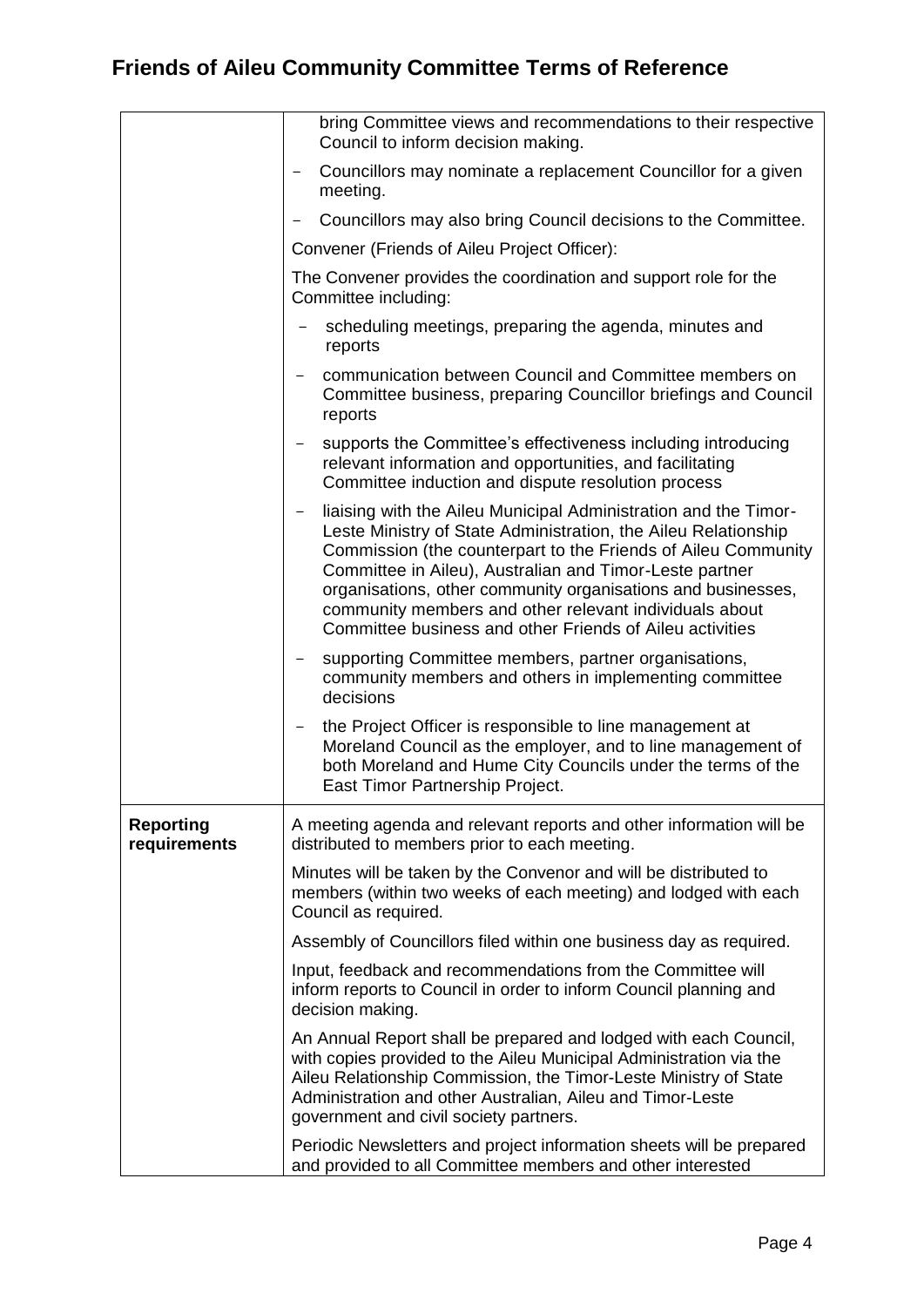|                 | individuals, groups or organisations on a community distribution list,<br>and to the Aileu Relationship Commission and other Aileu and Timor-<br>Leste government and civil society partner organisations and<br>individuals.                                                                                                                                    |
|-----------------|------------------------------------------------------------------------------------------------------------------------------------------------------------------------------------------------------------------------------------------------------------------------------------------------------------------------------------------------------------------|
| <b>Meetings</b> | Meetings will be held:                                                                                                                                                                                                                                                                                                                                           |
|                 | at least five times per year, generally bi-monthly                                                                                                                                                                                                                                                                                                               |
|                 | so far as practicable, alternatively at Moreland and Hume City<br>Council premises or venues                                                                                                                                                                                                                                                                     |
|                 | generally commencing at 6pm on the first Tuesday of the<br>nominated month unless otherwise agreed.                                                                                                                                                                                                                                                              |
|                 | Date, time and location of meetings may be varied by agreement at<br>the Committee, or as determined by the Chair and Deputy in<br>consultation with the Project Officer, and will be scheduled well in<br>advance.                                                                                                                                              |
|                 | The Agenda will be circulated at least one week prior to each<br>meeting.                                                                                                                                                                                                                                                                                        |
|                 | Where members are unable to attend a meeting, an apology should<br>be forwarded to Convener prior to the meeting.                                                                                                                                                                                                                                                |
|                 | The Committee may call special meetings or set up sub-committees<br>or working groups to progress plans and activities between meetings.<br>Any such sub-committees or working groups shall as far as<br>practicable be lead and convened by a Committee member with<br>agreed support provided by the Project Officer.                                          |
|                 | Working groups may also be established by the Project Officer with<br>the agreement of relevant committee members.                                                                                                                                                                                                                                               |
|                 | Such sub-committees or working groups shall operate in the manner<br>determined by the Committee, or in the absence of such<br>determination as they see fit.                                                                                                                                                                                                    |
|                 | All sub-committees or working groups are accountable to the<br>Committee and shall to report to the Committee at the each<br>Committee meeting or as otherwise directed.                                                                                                                                                                                         |
|                 | Other persons who may participate in meetings in a non-voting<br>capacity include:                                                                                                                                                                                                                                                                               |
|                 | Invited guests, as agreed with the Chair or the Convenor                                                                                                                                                                                                                                                                                                         |
|                 | Other Moreland and Hume Councillors, as agreed with the Chair<br>and Deputy Chair                                                                                                                                                                                                                                                                                |
|                 | <b>Other Council officers</b>                                                                                                                                                                                                                                                                                                                                    |
|                 | Other members or staff Friends of Aileu partner organisations                                                                                                                                                                                                                                                                                                    |
|                 | Representatives of other friendship groups and municipal<br>councils associated with Friends of Aileu, currently including the<br>Campaspe East Timor Association in Friendship (CETAF), Shire<br>of Campaspe, Friends of Laulara, Kangaroo Valley Remexio<br>Partnership (KV-RP), Sacred Heart Parish Sandringham and<br>other community groups active in Aileu |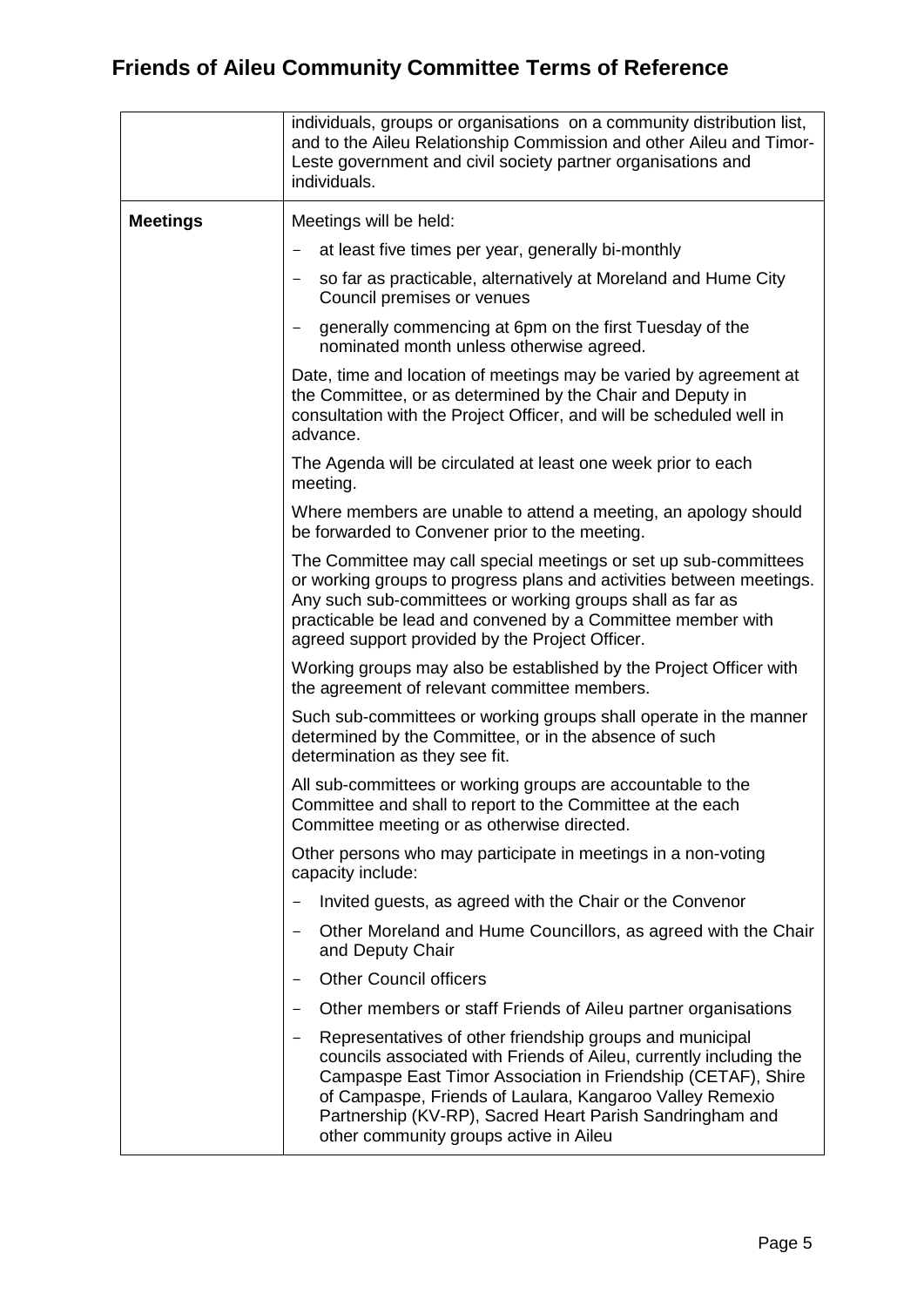|                                    | Representatives of the Timor-Leste Government in Australia (e.g.<br>Ambassador, Honorary Consul in Melbourne)                                                                                                                                                                                                      |
|------------------------------------|--------------------------------------------------------------------------------------------------------------------------------------------------------------------------------------------------------------------------------------------------------------------------------------------------------------------|
|                                    | Representatives of Timor-Leste community organisations in<br>Melbourne (e.g. METAC, TAV, etc)                                                                                                                                                                                                                      |
|                                    | Representatives of other Timor-Leste friendship groups and peak<br>bodies and networks, such as the Australia Timor-Leste<br><b>Friendship Network</b>                                                                                                                                                             |
|                                    | Representatives of Non-Government Organisations active in<br>Aileu, such as World Vision, Plan International, Engineers<br>Without Borders, Oaktree Foundation                                                                                                                                                     |
|                                    | Any person who has an interest in the friendship relationship<br>with Aileu.                                                                                                                                                                                                                                       |
| <b>Decision making</b>             | The Committee does not have any decision making powers in<br>respect of either Council's policy, budgets, programs or projects.                                                                                                                                                                                    |
|                                    | The Committee does have decision making powers in relation to<br>projects to be supported or activities undertaken by the Committee,<br>for purposes consistent with these Terms of Reference and the<br>Friendship Agreement.                                                                                     |
|                                    | The Committee also has decision making powers and accountability<br>for the expenditure of funds raised by it, contributed by partner<br>organisations, or donated by other organisations and individuals.                                                                                                         |
|                                    | Partner and associated organisations may retain sole control over<br>funds they contribute but shall expend and account for them as<br>agreed under the terms of any MOU or Letter of Agreement, or as<br>otherwise agreed by the Committee.                                                                       |
|                                    | Only committee members as determined by appointment by Council.                                                                                                                                                                                                                                                    |
|                                    | All decisions creating financial commitments (against the funds<br>raised by the Committee or against the Councils' East Timor<br>Partnership Project Cost Centre budget) shall be taken on the basis<br>of a motion with a mover and seconder and determined by a simple<br>majority of votes on a show of hands. |
|                                    | Expenditure of funds raised by the Committee shall only be<br>authorised on the basis of such a vote.                                                                                                                                                                                                              |
|                                    | Retrospective approval may be provided by the Committee for minor<br>or altered expenditures, and for re-allocation of expenditures<br>previously approved, where circumstances change materially<br>between meetings.                                                                                             |
|                                    | Other decisions will usually be taken on the basis of a simple<br>majority, determined by a show of hands.                                                                                                                                                                                                         |
|                                    | The Chair may seek to determine consensus or take a non-binding<br>vote by a show of hands, involving all participants at a meeting to<br>guide subsequent formulation of motions or to provide general advice<br>to the Project Officer or the convenor of a sub-committee or working<br>group.                   |
| <b>Timeline for</b><br>involvement | Membership begins at the meeting following appointment and spans<br>a term of two years.                                                                                                                                                                                                                           |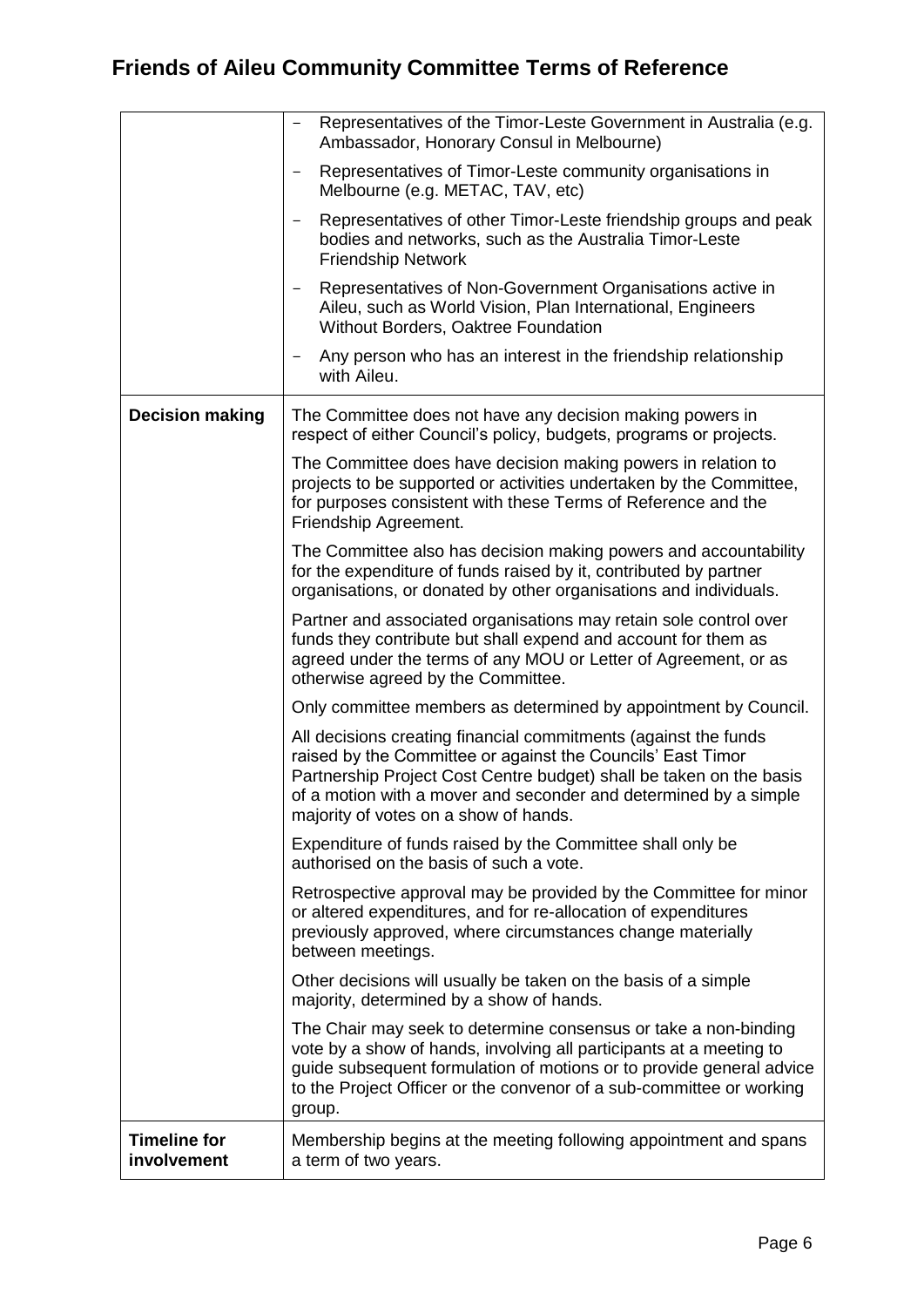|                                    | Members may be re-appointed for a further term or terms as agreed<br>by the Committee.                                                                                                                                                                                                                                                                                                                                                                                                   |
|------------------------------------|------------------------------------------------------------------------------------------------------------------------------------------------------------------------------------------------------------------------------------------------------------------------------------------------------------------------------------------------------------------------------------------------------------------------------------------------------------------------------------------|
| <b>Relevant</b><br>information and | Attachment A: Friendship Agreement 2016                                                                                                                                                                                                                                                                                                                                                                                                                                                  |
|                                    | Attachment B: Municipal Agreement 2016                                                                                                                                                                                                                                                                                                                                                                                                                                                   |
| references                         | Attachment C: Friends of Aileu Governance and Relationships                                                                                                                                                                                                                                                                                                                                                                                                                              |
|                                    | https://www.moreland.vic.gov.au/community-health/advocacy-<br>services/friends-of-aileu/                                                                                                                                                                                                                                                                                                                                                                                                 |
|                                    | also reached via<br>https://www.hume.vic.gov.au/About Us Contact Details/Your Coun<br>cil/Your_Councillors/Council_Committees > Community Committees<br>> Friends of Aileu                                                                                                                                                                                                                                                                                                               |
| Any other<br>information           | The Committee shall raise funds to support agreed activities in Aileu<br>from within the community or from donations from partner<br>organisations and other supporting individuals or organisations.<br>Funds shall be held and managed in accounts supervised by<br>Moreland City Council or Hume City Council. The Committee,<br>assisted by the Project Officer, will report on the use of all funds<br>raised and donations received and all expenditures.                          |
|                                    | All projects supported by funds raised by the Committee shall be<br>defined and agreed with the Aileu Municipal Administration, Aileu<br>Relationship Commission, or other responsible organisations or<br>persons in Aileu, with funds provided generally by international<br>money transfer to the relevant responsible organisation's bank<br>account. All implementing organisations in Aileu shall be required to<br>provide a report on all projects that receive funding support. |
|                                    | The Committee may develop informal partnerships with supporting<br>organisations in Australia and implementing organisations in Aileu.<br>Substantial and ongoing partnerships may be guided by a<br>Memorandum of Understanding signed on behalf of the organisation<br>and the Moreland and Hume City Councils.                                                                                                                                                                        |
| <b>Original approval</b><br>date   | September 2016                                                                                                                                                                                                                                                                                                                                                                                                                                                                           |
| <b>Amendments</b>                  | Inclusion of Conflict of Interest clause in the section covering Roles,<br>Responsibilities and Accountabilities                                                                                                                                                                                                                                                                                                                                                                         |
| <b>Amendments</b><br>approved      | Moreland City Council meeting February 2020                                                                                                                                                                                                                                                                                                                                                                                                                                              |
| <b>Next review</b>                 | Proposed as part of an overall review of Moreland City Council<br>Citizens' committees and TORs (2020 TBC)                                                                                                                                                                                                                                                                                                                                                                               |